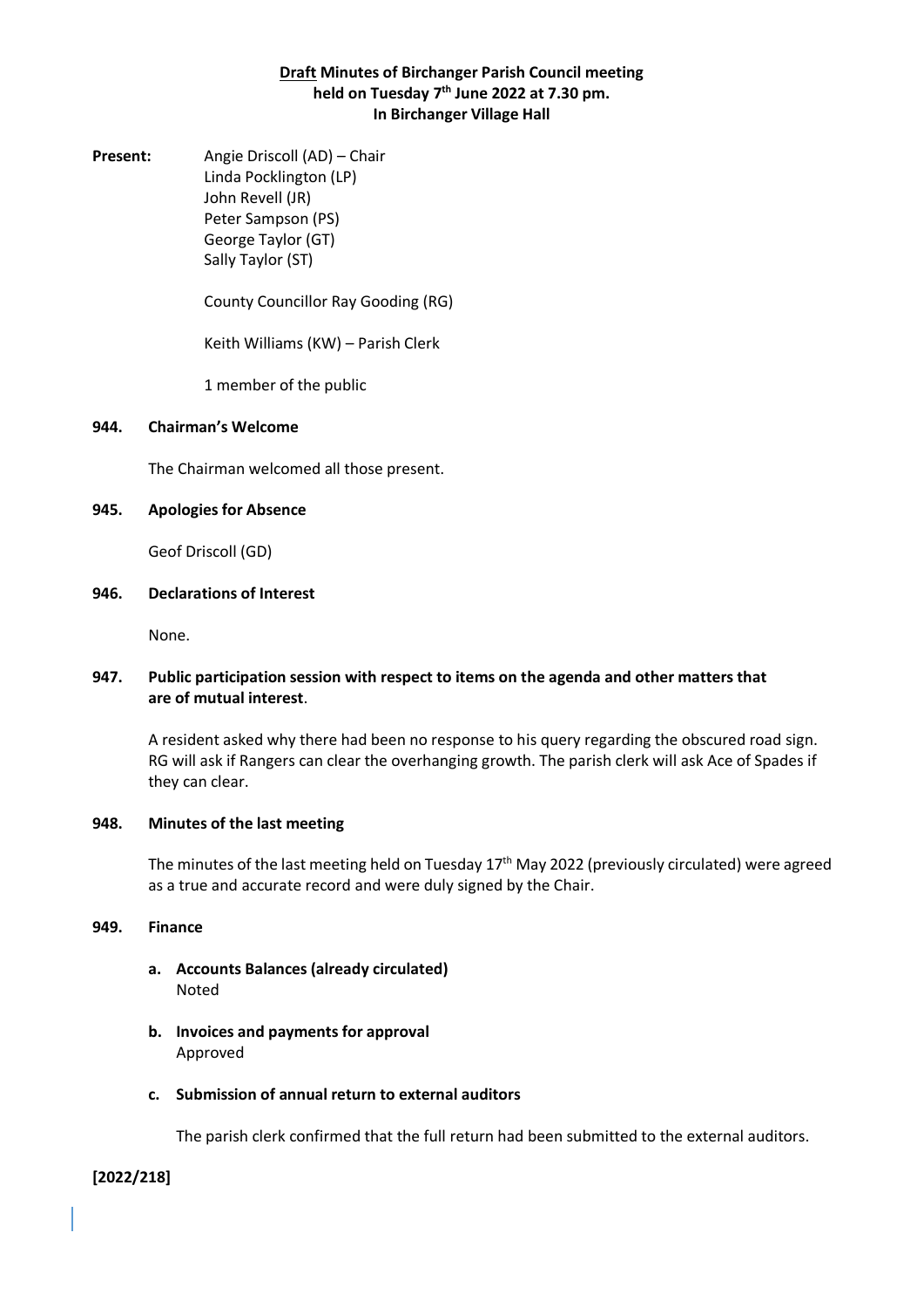### **950. Planning**

# **1. UTT/22/1500/FUL – 351 Birchanger Lane, Birchanger**

Proposed change of use from garden to dog field including the construction of a temporary seating shelter and permeable hardstanding parking area.

The Parish Council objects to this application on the following grounds;

- a. The development is in Green Belt.
- b. This is a commercial operation on Green Belt land.
- c. There is a concern regarding access. The entrance to Duck End is situated by a sharp blind bend. An increase in road use would therefore significantly increase risk. Although the application says that a maximum of five cars would be allowed at any one time, there could potentially be a stream of cars throughout the day.
- d. There is an issue regarding noise. Additional vehicle use, customer access and dog barking will all increase ambient noise.

### **951. Wig Wag signs**

Lee Scott of Essex Highways has spoken to LHP. He has been advised that the matter is being progressed but is awaiting actual dates.

RG will check the current position.

### **952. Junction 8/A120 roundabout**

### **J8**

The closures have been put back until 10<sup>th</sup> June 2022.

# **A120 roundabout**

Work has commenced and some soil has been removed. There is no date yet known for the closure of Birchanger Lane.

# **953. Allotments/Recreation Ground**

- GT has been trying to obtain a report from HAGs on the zip wire but there has been no response to date.
- JR has repaired the litter bin with a zinc plate.
- LP has spoken to Zoe about the new locks.
- Some allotments are overgrown. Zoe will investigate.

# **954. Donation to Birchanger Wood Trust**

Before agreeing any amount LP will obtain some details of the Trust's operating costs.

# **955. Footpaths**

- A member of the public advised that Footpath 15 had now been cut.
- ST has walked several of the footpaths. There could be problems for people with mobility issues as some paths are quite narrow.

# **[2022/219]**